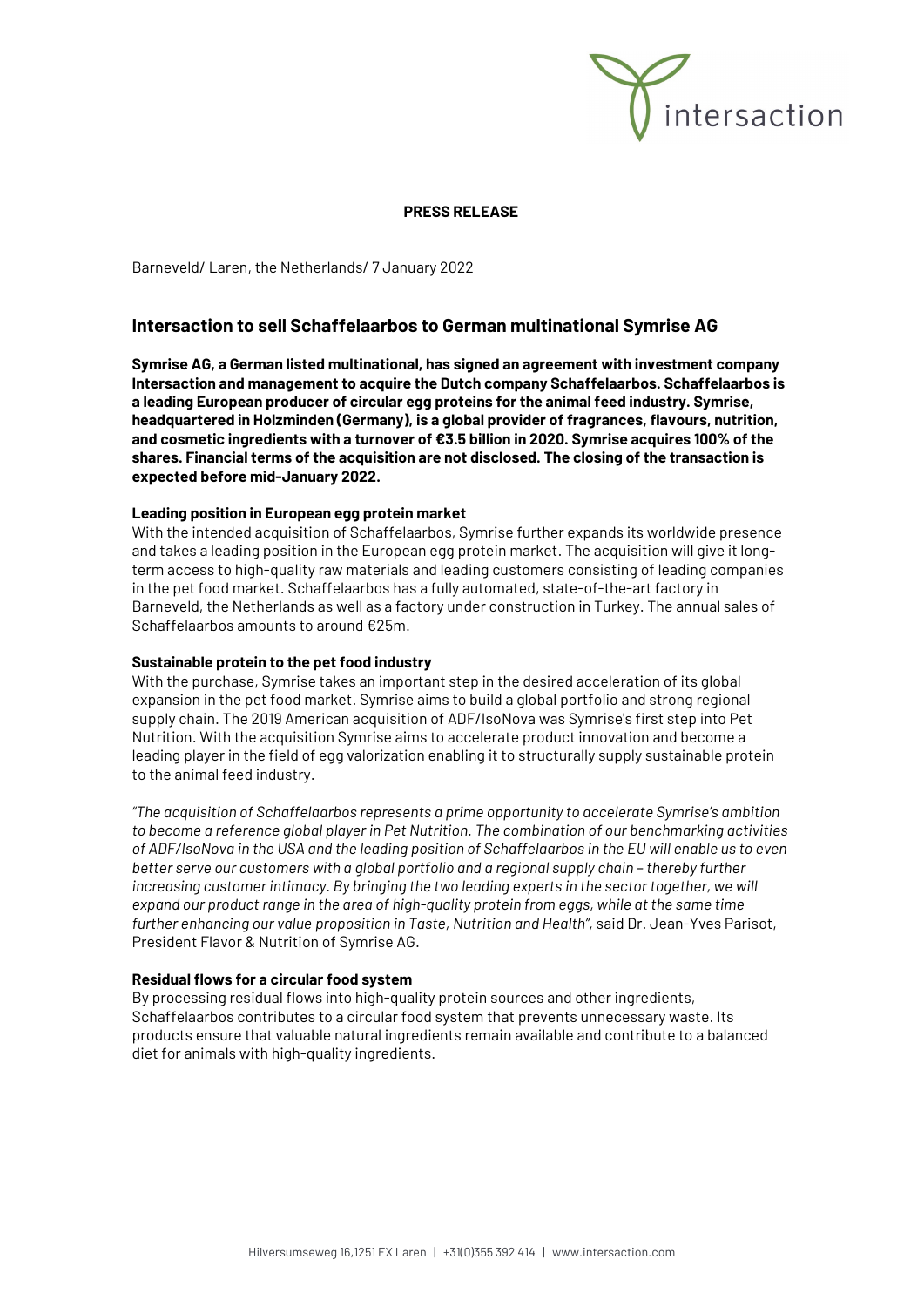

## **Geographical expansion: New factory in Turkey**

In September, Schaffelaarbos announced a joint venture for the construction of a new factory in Turkey with a local partner. This factory helps part of the Turkish animal protein industry to become more circular and to use more residual flows from eggs. Turkey has a large poultry industry (top 10 in the world). The factory in Barneveld will also gradually increase its capacity in the coming years.

Mathieu Woltring, CEO of Schaffelaarbos comments: *"I am very enthusiastic about this transaction. Our two organizations both value the industrial proximity to our clients and share a common vision based on the valorization of by-products. We will accelerate our journey together and join forces in making the pet food business even more sustainable in the future. Also, I would like to thank Intersaction for being a reliable and valuable partner and for their support in executing our growth strategy."*

Joost Becker, managing partner of Intersaction: *"In 2018 we took over the company from its founder, who proved a pioneer in building the company and shaping the European circular egg protein market. Together with an excellent management team and the help of a strong board of nonexecutive directors we were quickly able to define and realize the goals from our growth strategy plan. Main focus was to achieve international growth by focusing on sustainability and circularity and further building the Schaffelaarbos' products and brands. We achieved major international growth in the core markets in Western Europe and the UK, expanded to the Nordics and Eastern Europe and established a joint venture in Turkey. This transaction arose earlier than expected but is a great opportunity for Schaffelaarbos to further accelerate its international expansion together with Symrise."*

### **About Schaffelaarbos:**

Schaffelaarbos located in Barneveld (the Netherlands) produces circular proteins for the animal feed industry. By processing residual flows into high-quality protein sources and other ingredients Schaffelaarbos contributes to a circular food system preventing unnecessary waste. Its products ensure that valuable natural ingredients remain available and contribute to balanced feed with high-quality ingredients.

Schaffelaarbos started more than thirty years ago with the processing of egg waste flows into high-quality protein sources for animal feed. In recent years, the range has expanded with the drying of yeast cell walls, a residual flow from the human food sector. The main drive of Schaffelaarbos is the constant search for alternative natural ingredients that contribute to making animal feed more sustainable. The company produces for the petfood-, young animal feed- and aquaculture markets.

### **About Symrise**

Symrise is a global supplier of fragrances, flavors, food, nutrition and cosmetic ingredients. Its clients include manufacturers of perfumes, cosmetics, food and beverages, pharmaceuticals and producers of nutritional supplements and pet food. Its sales of € 3.5 billion in the 2020 fiscal year make Symrise a leading global provider. Headquartered in Holzminden, Germany, the Group is represented by more than 100 locations in Europe, Africa, the Middle East, Asia, the United States and Latin America. Symrise works with its clients to develop new ideas and market-ready concepts for products that form an integral part of everyday life. Economic success and corporate responsibility are inextricably linked as part of this process. Symrise – always inspiring more …. Website[: www.symrise.com](http://www.symrise.com/)